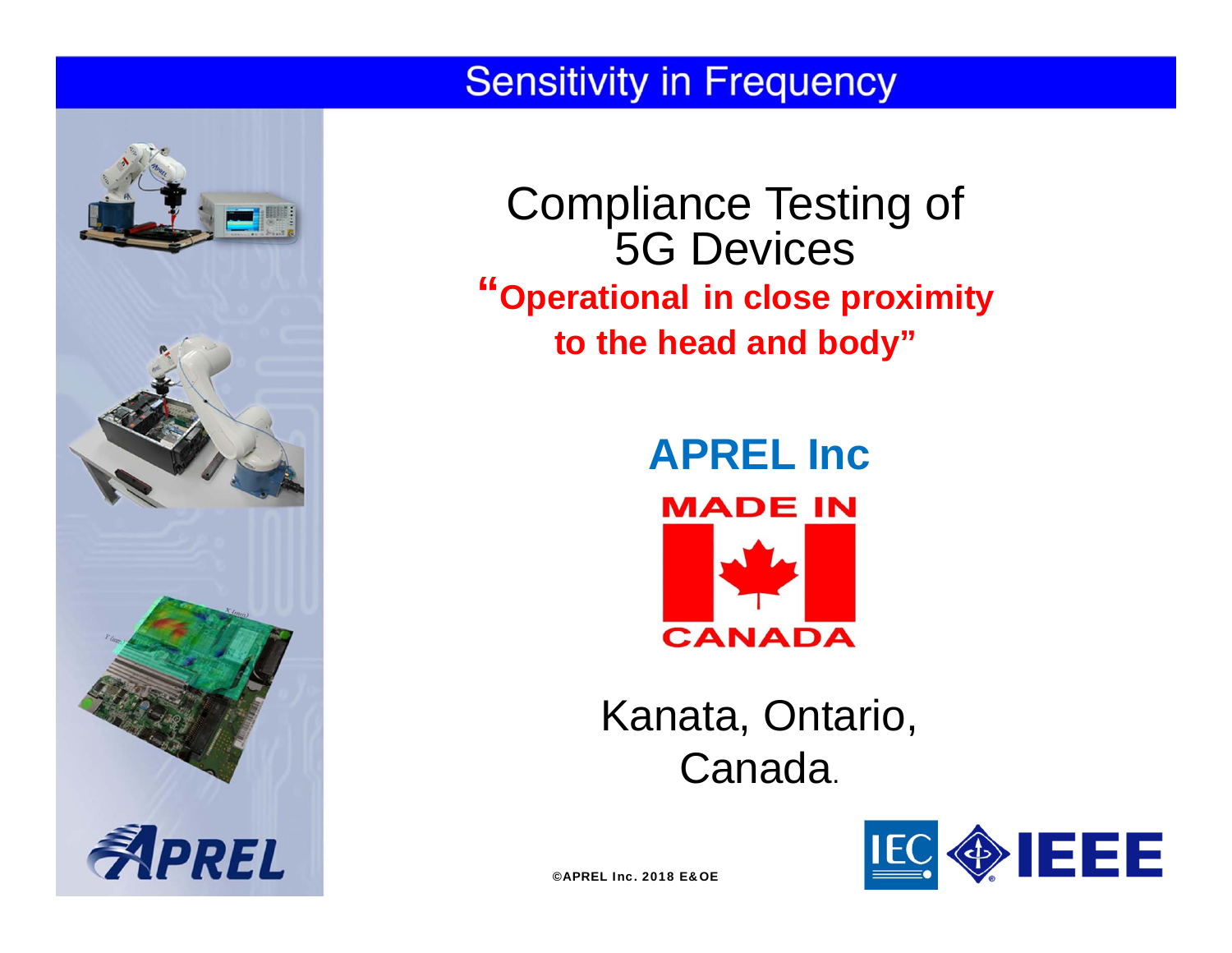# Introduction

- APREL Inc. was formed in 1981 in Ottawa Canada with over 35 years experience in communications technology
- Based in Kanata, Ontario Canada with a support office in Taipei Taiwan, Seoul South Korea and Penang Malaysia
- Hold key positions on international standards development committees including IEC
- First automated system shipped to Panasonic in 2001, first EM-ISight system shipped to Intel in 2010
- Over 60 installation sites globally operating in automotive, aviation, electronics, enterprise solutions and mobile communications
- APREL are a Keysight solutions partner
- Ability to create custom solutions for customers
- All systems developed and manufactured in Canada

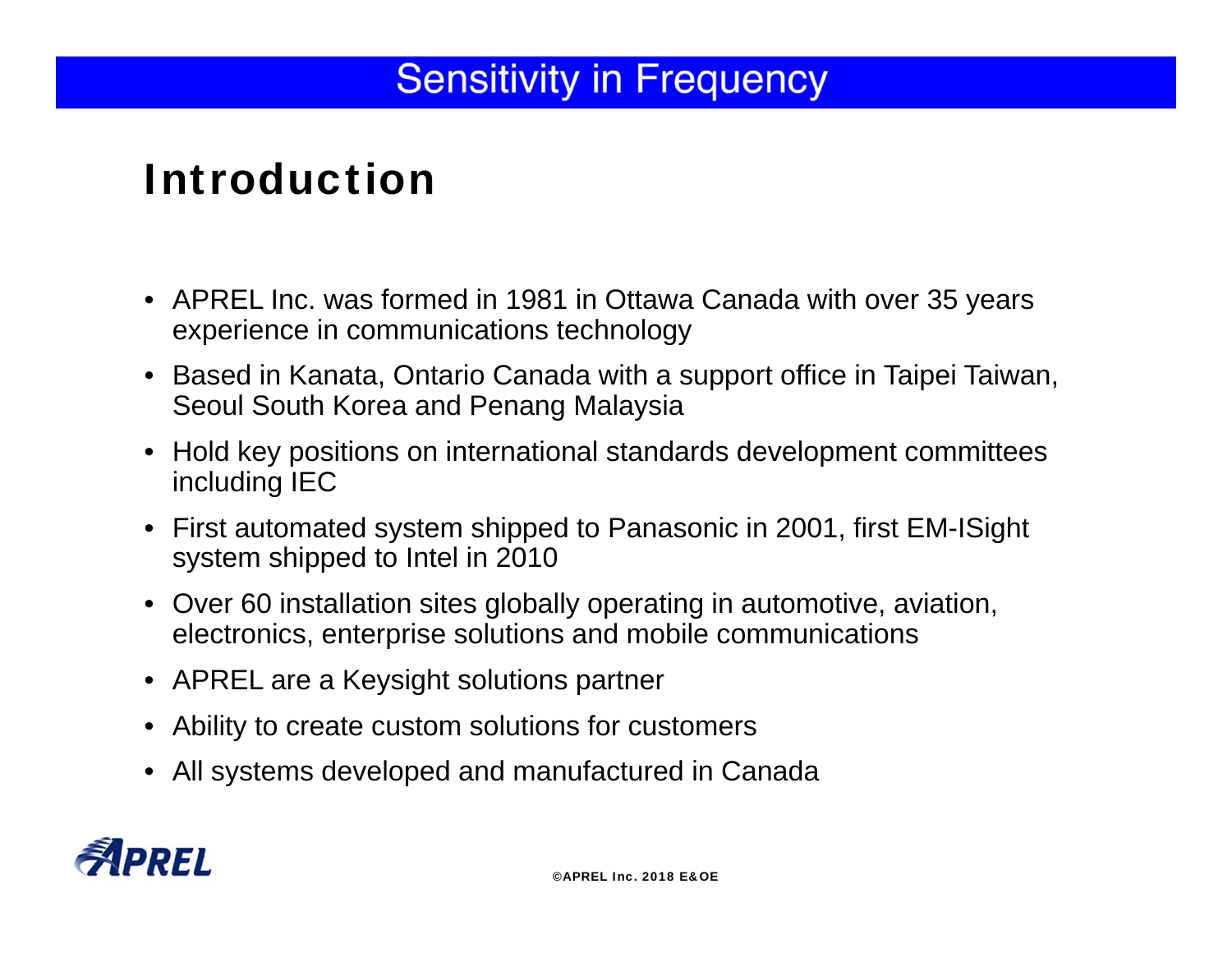### Turnkey Solutions





©APREL Inc. 2018 E&OE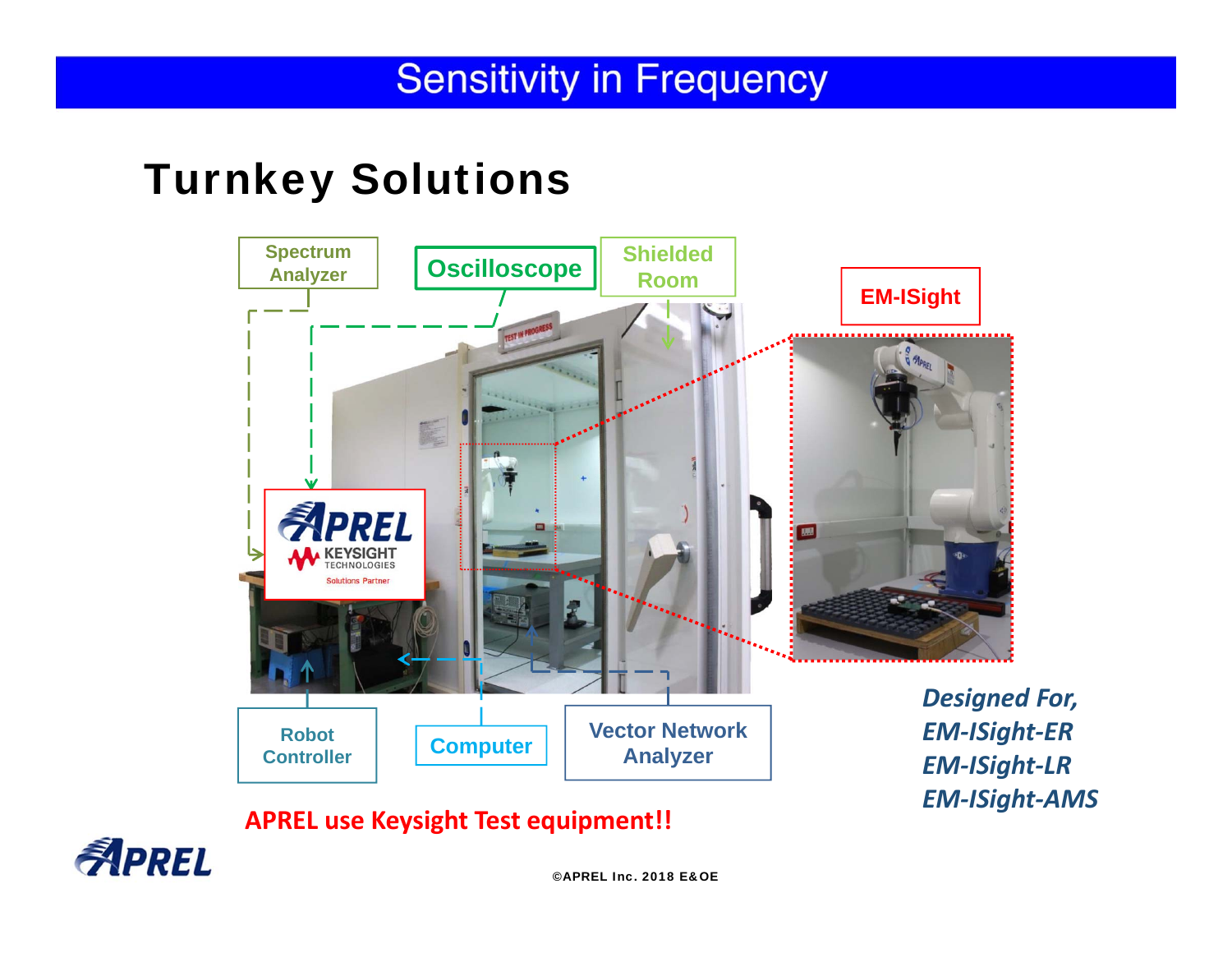### Previous Policies

- In the past few years the FCC required 5G devices *e.g.*  **802.11AD** to be tested under the PBA (Permit But Ask) process
- No standard or generic procedures were specified, methods used were based on ability of test laboratory
- A limited number of 5G devices on the market not a lot of compliance certificates were issued by regulators and in some regions none issued e.g. Canada
- Methods:
	- Simulation
	- Far-field to near-field reconstruction method
	- Use of existing 3M/10M Chambers

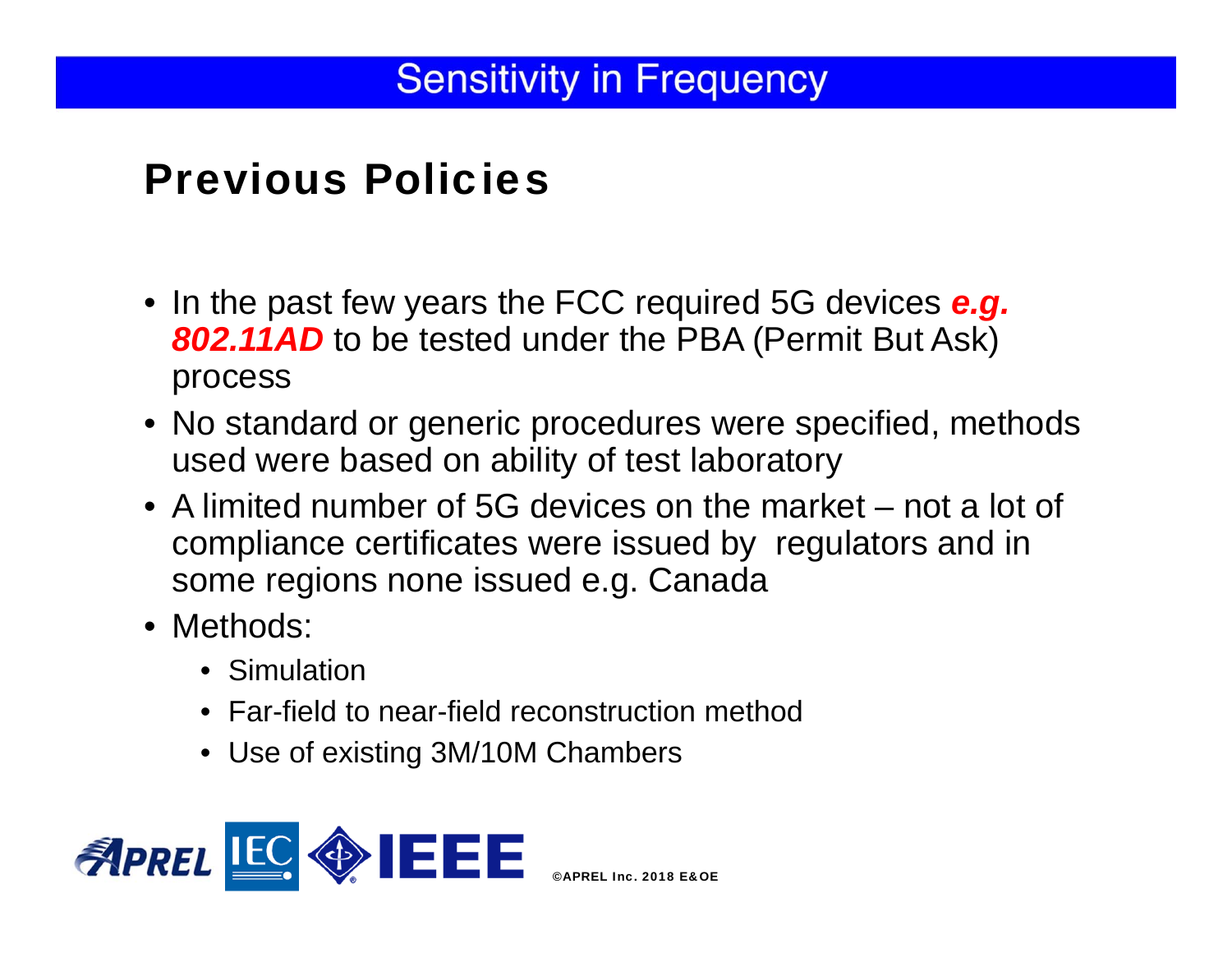# Current Status

- In May of 2018 the new IEC Technical Report will be published, this will include all proposed and submitted methodologies
- The new methods of near-field evaluation of power density submitted include,,,,

*1. Full E- and H- field measurements closer than 1 wavelength to the device under test*

*2. One field type (E/H) measured closer than one wavelength to the device under test, another field reconstructed based on that which was measured*

*3. One field measured further than one wavelength from the device under test, another reconstructed through back propagation technique*

• FCC is questioning the conservativeness of the reconstruction methods #2 and #3, **nobody knows yet what direction the FCC or other regulators will take**

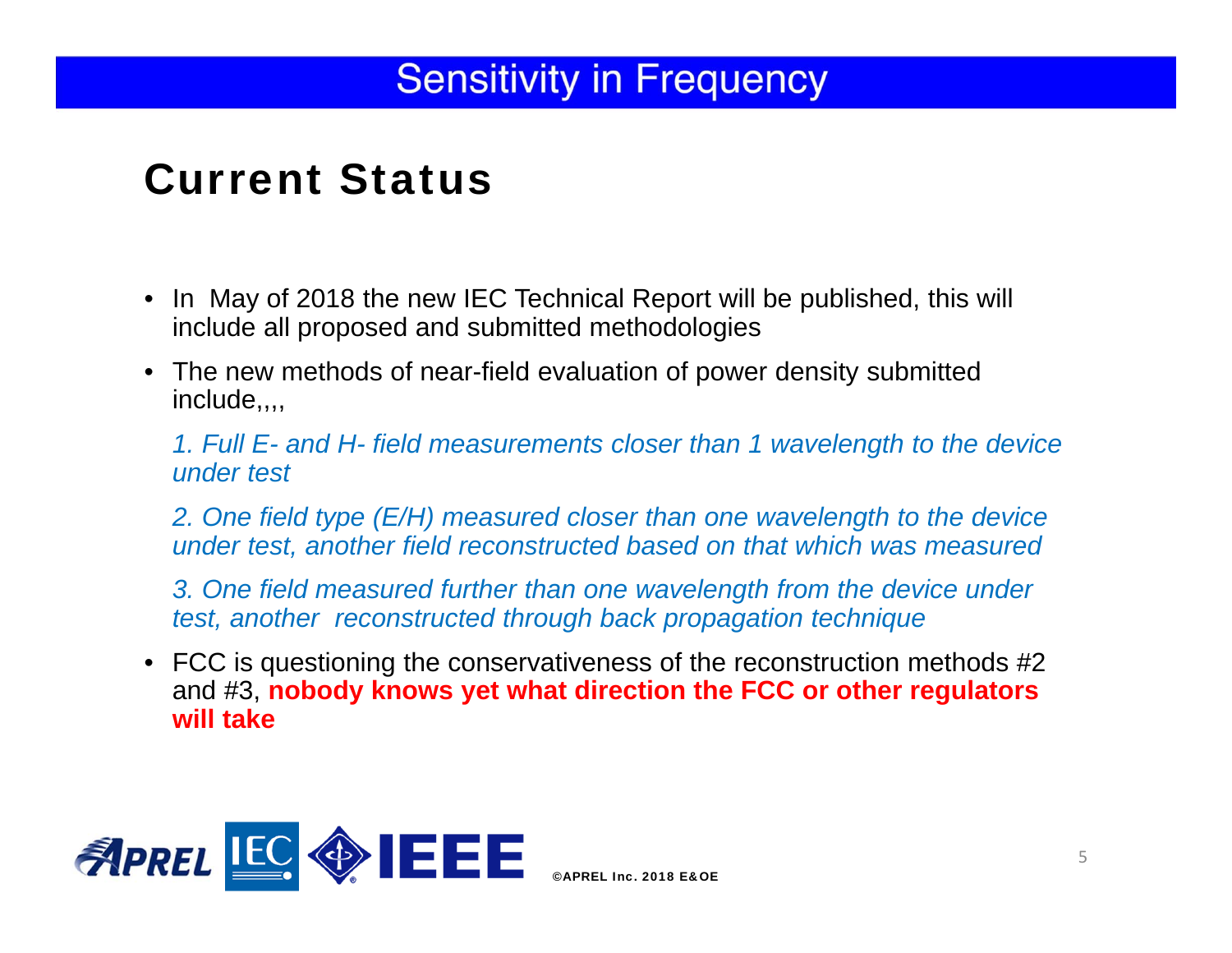# Development of New Standard

- The joint-logo IEC/IEEE standard for Power density evaluation of 5G devices is currently under development – this work started in January 2018
- Methods for near-field measurements are under evaluation which will be the basis of this new standard, **a far-field measurement procedure has not been proposed**
- ICNIRP and IEEE ICES 5G working groups will prepare the permissible limits as well as definitions and requirements for the power density assessment – **expectation is that it should be ready by the end of June 2018**

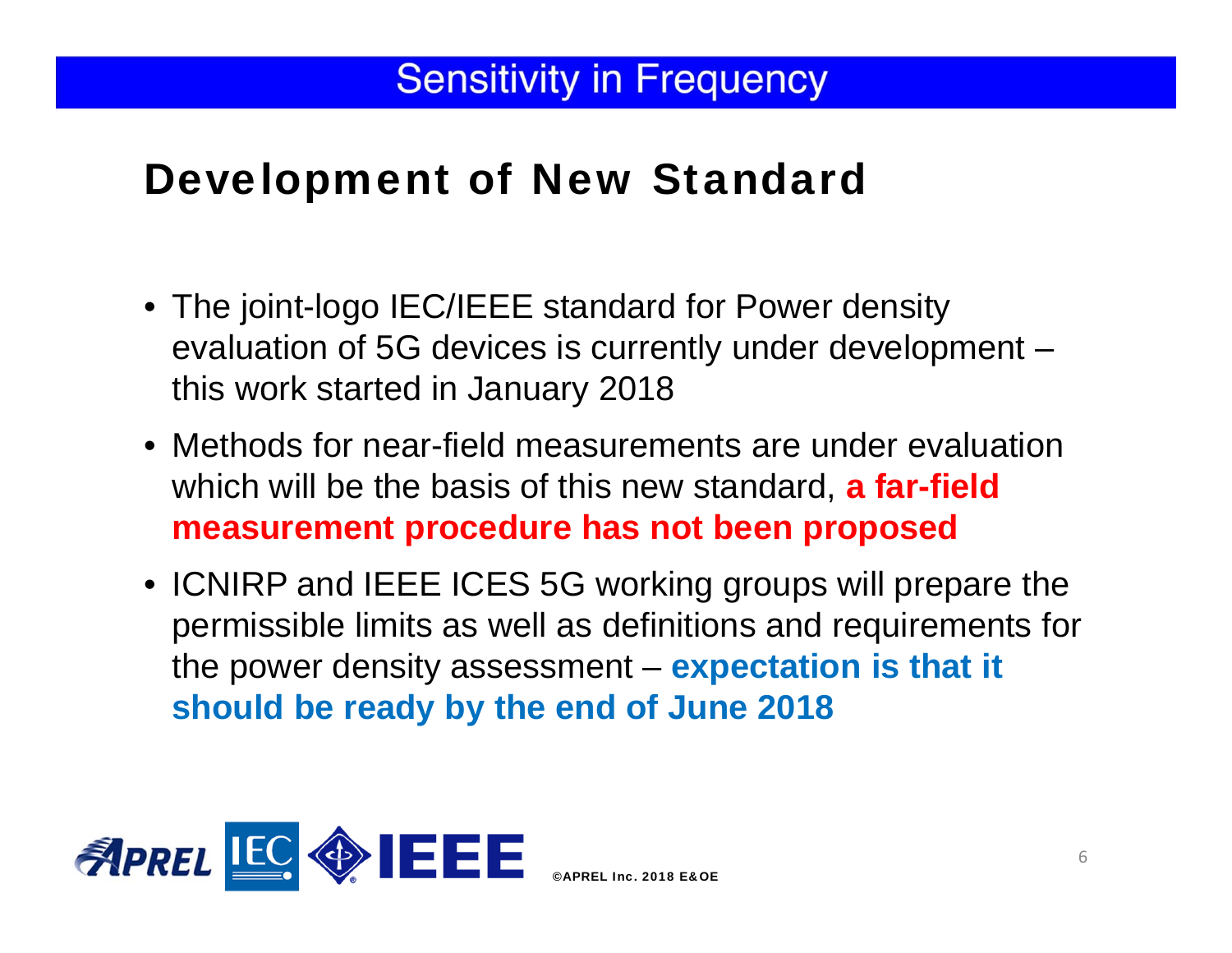# Regulators' Requirements

- FCC and other regulators always follow the **most conservative methodologies** for the assessment of devices operating in close proximity to the human head and or body
- There is a risk regulators may not agree on the standards methodologies which are proposed, this is why systems must be flexible in the approach to testing 5G devices
- What is clear is that current far-field methods **will not be acceptable once the IEC/IEEE Technical Report has been published**, this method is on a count down to obsolescence
- There is no simple solution for 5G testing:
	- the uncertainties are not yet defined
	- probe calibration procedures are not established
	- system validation/verification guidance is under development but not yet defined

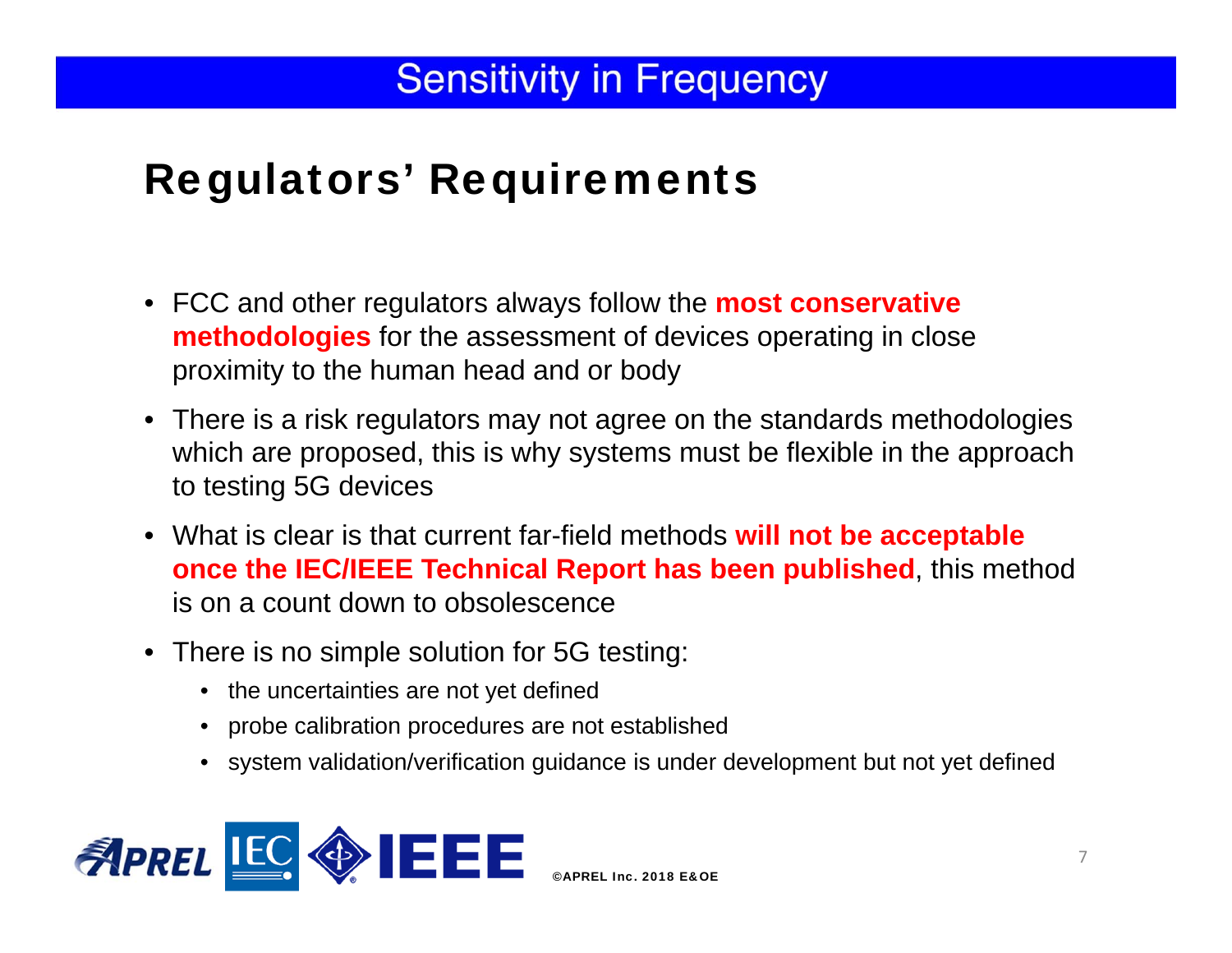# APREL EM-ISight / RF-ISight Solution

- **APREL have developed a comprehensive method** for measurements in the near-field zone through testing of existing **5G (Wigig) and Beam Forming** devices
- Vector detecting E and H probes allow for the evaluation of the 5G devices up to **110GHz at a distance of 0.5 mm** from a device surface – THIS is only system that can get that close to the source of electromagnetic energy
- The flexibility of the **APREL measurement system** includes a robust analytical application which together with our integration is able to employ any of **existing methods currently proposed in the IEC/IEEE Technical Report which will be published in May 2018**
- $\frac{1}{2}$  **Whichever method the IEC/IEEE international committee or international regulators decides as essential for the MPE compliance testing the APREL solution can comply**

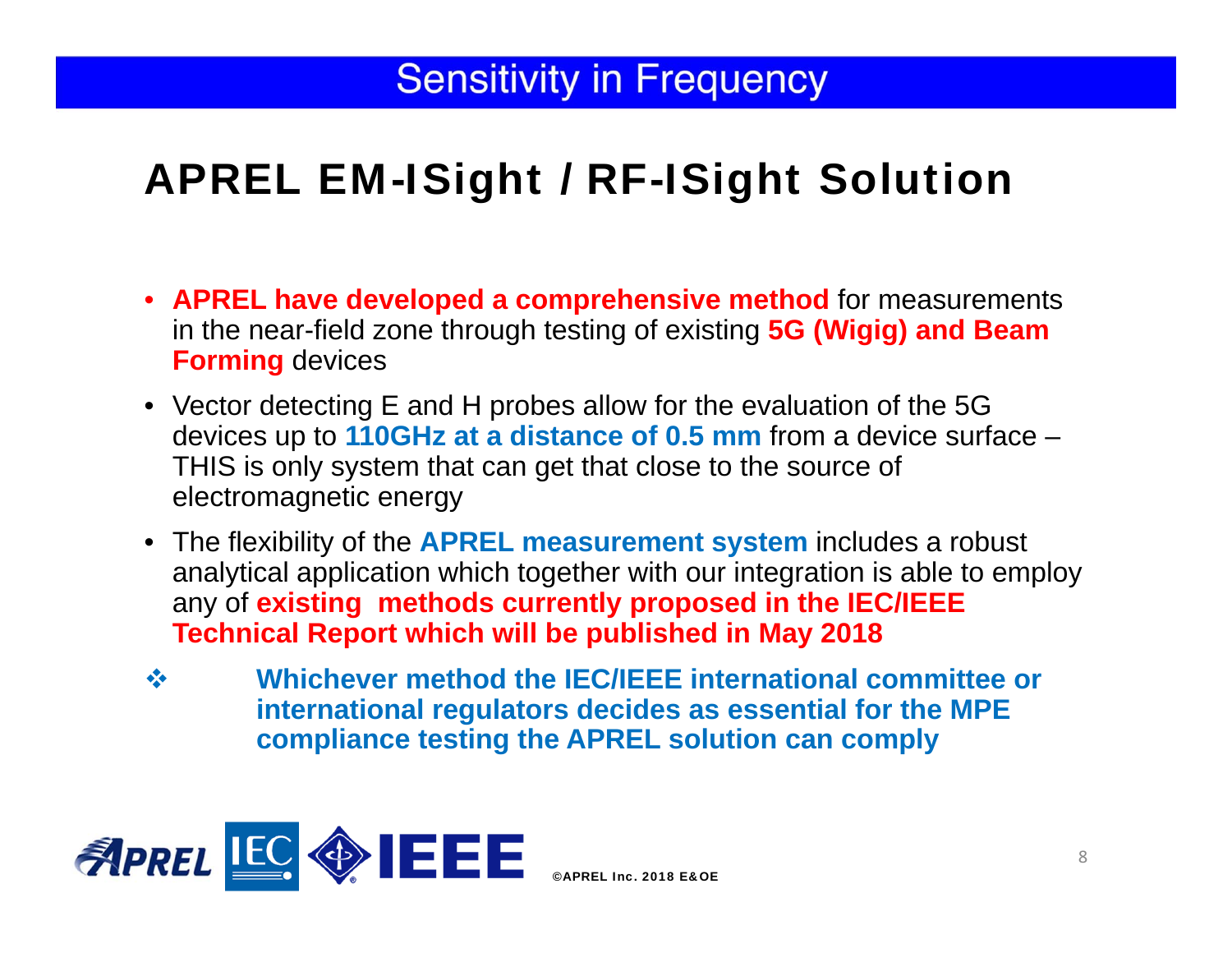# Turnkey Solution Active & Power **Density**

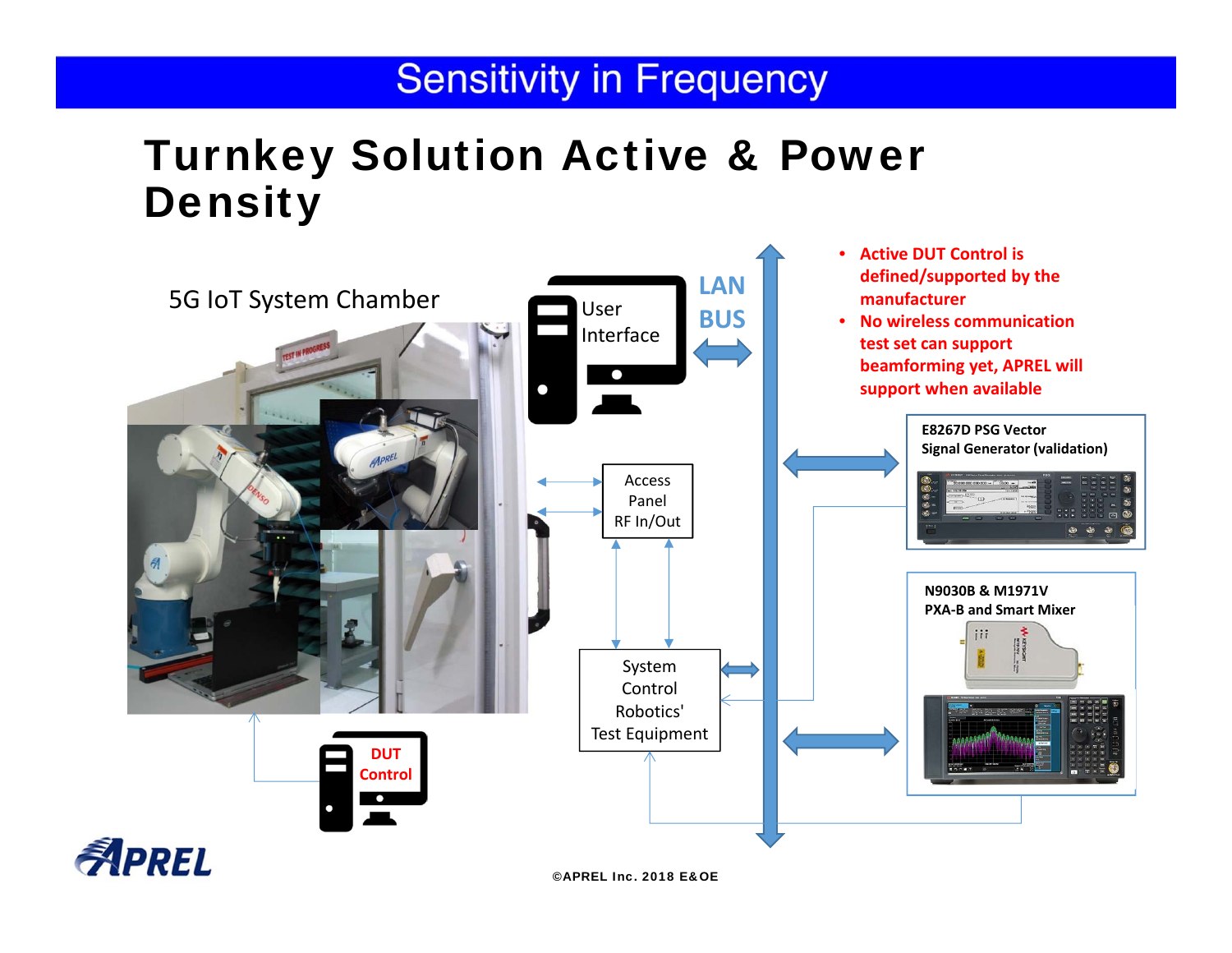# 5G Standard Timeline

- **Technical Report – May 2018**
- *First draft – September 2018*
- **Uncertainty evaluation – December 2018**
- *System validation – March 2019*
- **Second draft – September 2019**
- *Comments review – March 2020*
- **Final draft – second quarter 2020**
- *Comments review – September 2020*
- **Publication – January 2021**